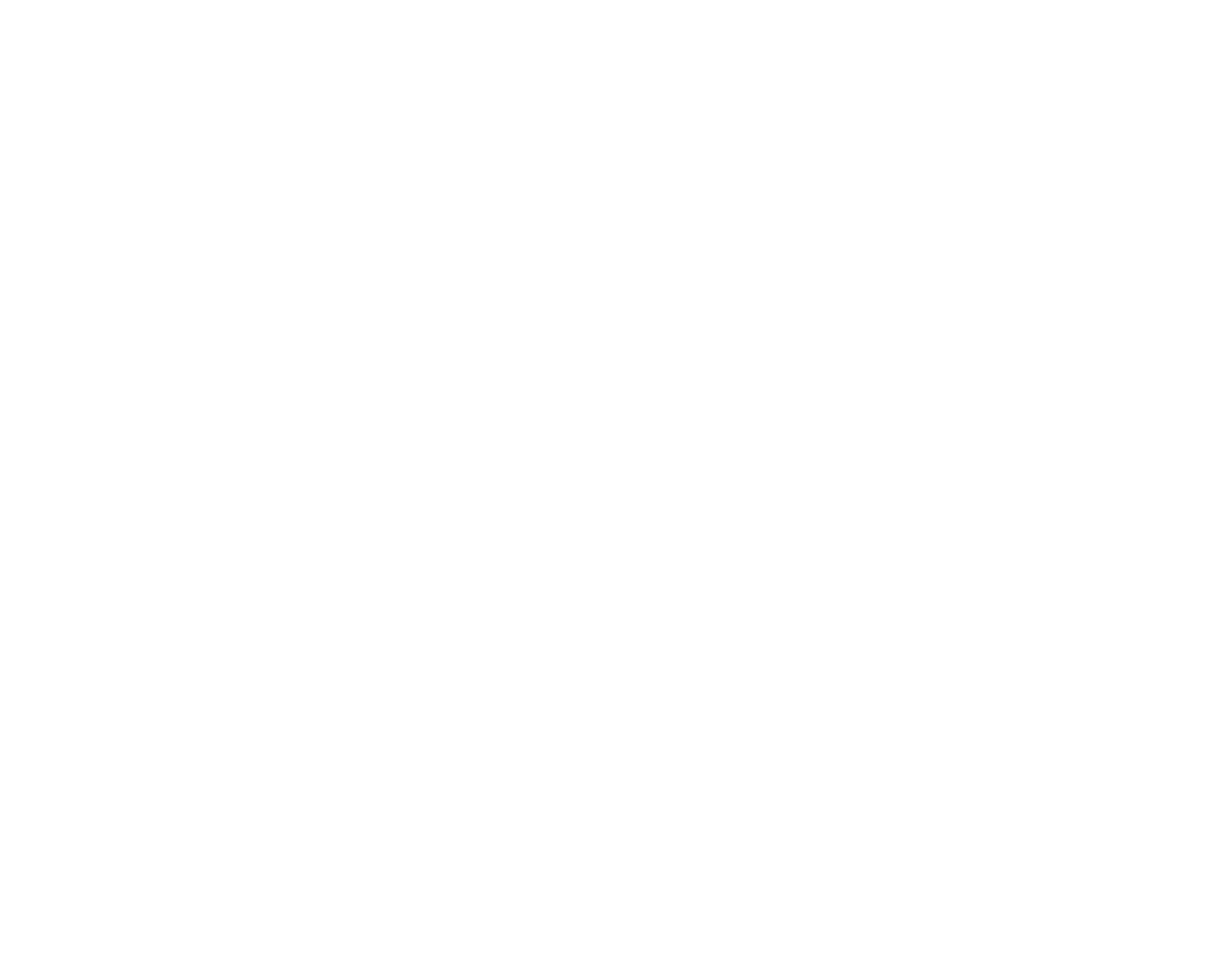|                 | B<br>Α                    | C                                                                     | H                     |                            |
|-----------------|---------------------------|-----------------------------------------------------------------------|-----------------------|----------------------------|
|                 |                           | CDA FY2022/23 Budget - Administration                                 |                       | <b>Exhibit B</b>           |
| $\overline{2}$  |                           | Adopted by the Chino Basin Desalter Board of Directors May<br>2, 2022 |                       |                            |
| 3               |                           |                                                                       |                       |                            |
| 4               |                           |                                                                       |                       |                            |
| 5               |                           |                                                                       | FY2021/22             | FY2022/23                  |
|                 |                           |                                                                       | <b>Adopted Budget</b> | <b>Adopted Budget</b>      |
| 6               |                           |                                                                       |                       |                            |
| $\overline{7}$  |                           |                                                                       | 35,200 AF             | 35,200 AF                  |
| 8               |                           |                                                                       |                       |                            |
| 9               |                           | <b>ADMINISTRATION BUDGET SUMMARY</b>                                  |                       |                            |
| 10              |                           | <b>Total Material &amp; Supplies</b>                                  |                       |                            |
|                 |                           | <b>Total Professional &amp; Maintenance Services</b>                  | \$<br>31,300          | 31,300<br>\$               |
| 12              | <b>Total Utilities</b>    |                                                                       | 29,100                | 29,016                     |
|                 | 13 Total Non Employee     |                                                                       | 18,000                | 18,000                     |
| 14              | <b>Total Compensation</b> |                                                                       | 687,297               | 719,053                    |
| 15 <sup>1</sup> | <b>Total Benefits</b>     |                                                                       | 243,013               | 245,416                    |
| 17              | <b>Total Admin Exp</b>    |                                                                       | 316,015               | 358,098                    |
| 18              |                           | <b>Total Professional Fees</b>                                        | 166,510               | 168,500                    |
| 19              | <b>Total Finance</b>      |                                                                       | 2,058,039             | 1,913,363                  |
| 20              | <b>Total Expenses</b>     |                                                                       | \$<br>3,549,274       | \$<br>3,482,745            |
| 21              |                           |                                                                       |                       |                            |
| 22              |                           | <b>Total Expenses Net of Bond Interest Expense</b>                    | \$<br>1,505,260       | $\frac{1}{2}$<br>1,584,233 |
| 23              |                           |                                                                       |                       |                            |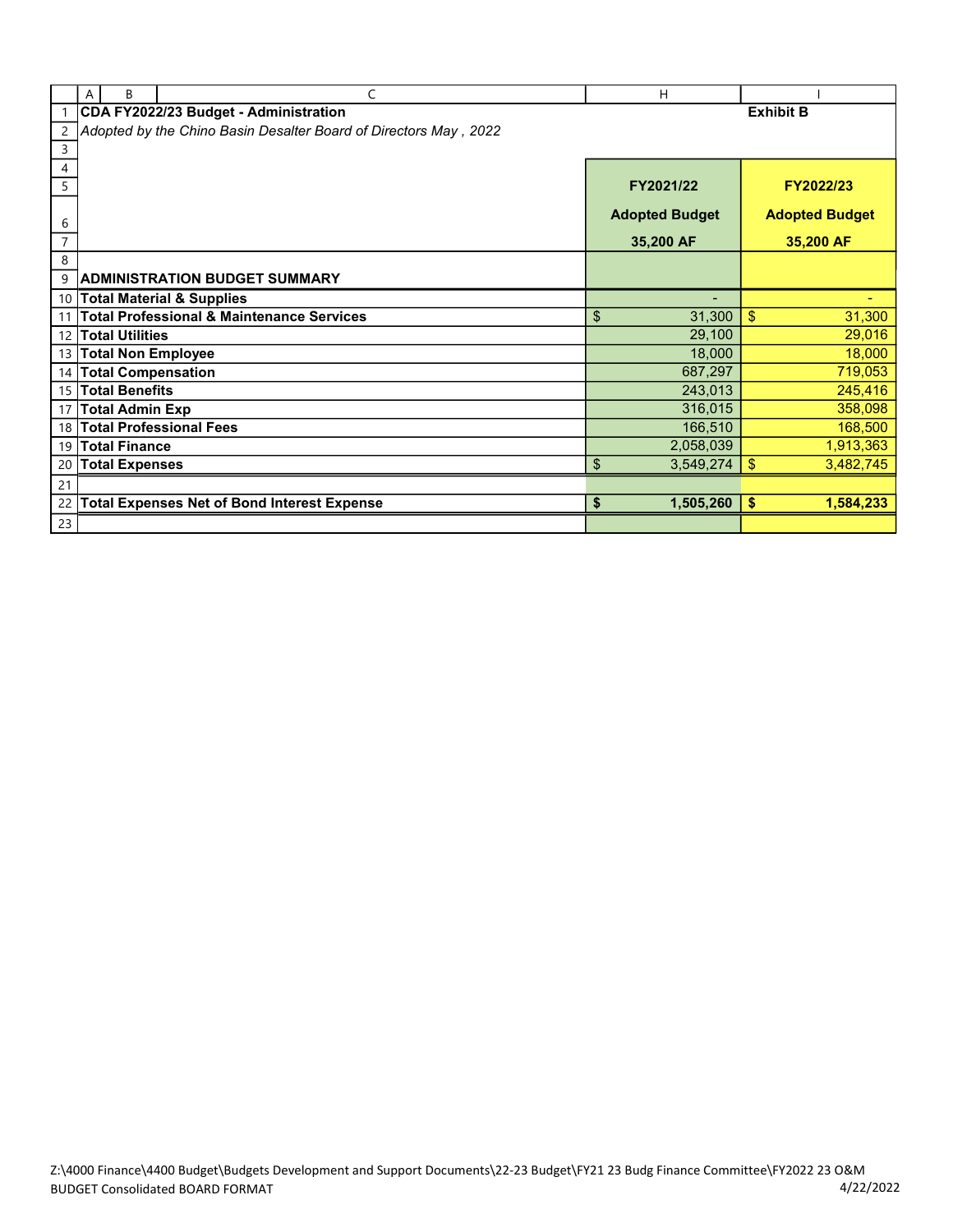|                     | А<br>B                    | C                                                                   | н                     |                       |
|---------------------|---------------------------|---------------------------------------------------------------------|-----------------------|-----------------------|
|                     |                           | CDA FY2022/23 Budget - Administration                               |                       | <b>Exhibit B</b>      |
| $\overline{c}$      |                           | Adopted by the Chino Basin Desalter Board of Directors May 12, 2022 |                       |                       |
| 3                   |                           |                                                                     |                       |                       |
| 4                   |                           |                                                                     |                       |                       |
| 5                   |                           |                                                                     | FY2021/22             | FY2022/23             |
|                     |                           |                                                                     | <b>Adopted Budget</b> | <b>Adopted Budget</b> |
| 6<br>$\overline{7}$ |                           |                                                                     | 35,200 AF             | 35,200 AF             |
| 8                   |                           |                                                                     |                       |                       |
| 25                  | <b>Expenses</b>           |                                                                     |                       |                       |
| 48                  |                           | <b>Professional &amp; Maintenance Services</b>                      |                       |                       |
| 49                  | 5210                      | <b>Contract Services Labor &amp; Material</b>                       |                       |                       |
| 50                  | 5230                      | Professional Services Other                                         | 25,000                | 25,000                |
|                     |                           |                                                                     | 420                   |                       |
| 51                  | 5260                      | <b>Security Services</b>                                            |                       | 420                   |
| 52                  | 5261                      | <b>Janitorial Services</b>                                          | 5,880                 | 5,880                 |
| 53                  |                           | <b>Total Professional &amp; Maintenance Services</b>                | \$<br>31,300          | \$<br>31,300          |
| 54                  | <b>Utilities</b>          |                                                                     |                       |                       |
| 55                  | 5500                      | Electricity                                                         | 5,900                 | 6,816                 |
| 56                  | 5510                      | Telephone/Network Communication Srvcs                               | 22,000                | 21,000                |
| $\overline{57}$     | 5511                      | Cell Phone                                                          | 1,200                 | 1,200                 |
| 61                  | <b>Total Utilities</b>    |                                                                     | \$<br>29,100          | \$<br>29,016          |
|                     |                           | 62 Total Operations & Maintenance                                   | \$<br>60,400          | \$<br>60,316          |
| 63                  |                           | <b>Administration &amp; General</b>                                 |                       |                       |
| 64                  |                           | <b>Non Employee Compensation</b>                                    |                       |                       |
| 65                  | 6001                      | Directors' Fees                                                     | 18,000                | 18,000                |
| 66                  | <b>Total Non Employee</b> |                                                                     | \$<br>18,000          | \$<br>18,000          |
| 67                  | Compensation              |                                                                     |                       |                       |
|                     | 6010                      |                                                                     |                       | 719,053               |
| 68                  |                           | Regular Wages                                                       | 687,297               |                       |
| 69                  | 6019                      | Overtime Wages                                                      |                       |                       |
| 70                  | 6020                      | <b>Holiday Pay</b>                                                  |                       |                       |
| 71                  | 6030                      | Vacation Pay                                                        |                       |                       |
| 72                  | 6040                      | Sick Pay                                                            |                       |                       |
| 73                  | 6046                      | Paid Executive Leave                                                |                       |                       |
| 74                  | 6050                      | <b>Accrued Leave Expense</b>                                        |                       |                       |
| 76                  | <b>Total Compensation</b> |                                                                     | \$<br>687,297         | 719,053<br>\$         |
| 77                  | <b>Benefits</b>           |                                                                     |                       |                       |
| 78                  | 6200                      | Auto Allowance                                                      | 7,000                 | 7,000                 |
| 79                  | 6210                      | Payroll Tax - Employer's Portion of FICA Medicare                   | 9,807                 | 10,267                |
| 80                  | 6211                      | Payroll Tax - State Other/SUI                                       | 1,176                 | 1,008                 |
| 81                  | 6212                      | Payroll Tax Federal Other/FUTA                                      |                       |                       |
| 82                  | 6220                      | Insurance Costs - Health and Accidental                             | 81,452                | 81,452                |
| 83                  | 6222                      | Insurance - Life to \$50K                                           | 480                   | 480                   |
| 84                  | 6223                      | Insurance - Life > \$50K                                            | 2,044                 | 2,044                 |
|                     | 6225                      | Workers' Compensation Insurance Premium                             | 5,000                 |                       |
| 85                  |                           |                                                                     |                       | 5,000                 |
| 86                  | 6227                      | Retirement Benefits Paid by Employer                                | 136,054               | 138,165               |
| 87                  | <b>Total Benefits</b>     |                                                                     | \$<br>243,013         | 245,416<br>\$         |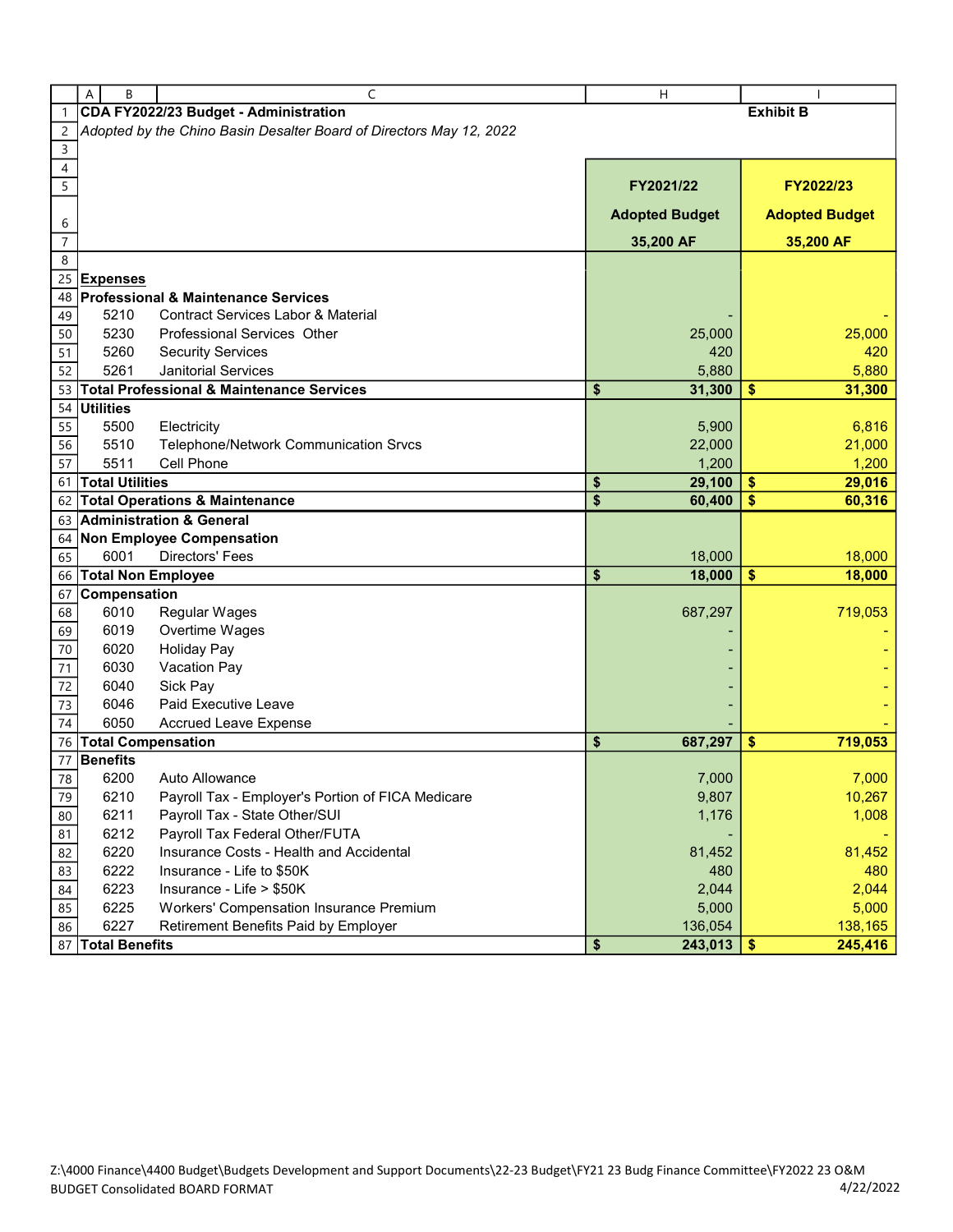|                     | A<br>B                    | C                                                                   | H                                  |                                      |
|---------------------|---------------------------|---------------------------------------------------------------------|------------------------------------|--------------------------------------|
| $\mathbf{1}$        |                           | CDA FY2022/23 Budget - Administration                               |                                    | <b>Exhibit B</b>                     |
| $\overline{c}$      |                           | Adopted by the Chino Basin Desalter Board of Directors May 12, 2022 |                                    |                                      |
| $\mathsf{3}$        |                           |                                                                     |                                    |                                      |
| $\overline{4}$      |                           |                                                                     |                                    |                                      |
| $\overline{5}$      |                           |                                                                     | FY2021/22                          | FY2022/23                            |
|                     |                           |                                                                     | <b>Adopted Budget</b>              | <b>Adopted Budget</b>                |
| 6<br>$\overline{7}$ |                           |                                                                     | 35,200 AF                          | 35,200 AF                            |
| $\,8\,$             |                           |                                                                     |                                    |                                      |
| 92                  | <b>Administration Exp</b> |                                                                     |                                    |                                      |
| 93                  | 6700                      | Office Supplies - General                                           | 7,000                              | 7,000                                |
| 94                  | 6705                      | Printing/Copying                                                    | 3,000                              | 3,000                                |
| 95                  | 6706                      | <b>Office Equipment Lease</b>                                       | 5,700                              | 6,270                                |
| 96                  | 6707                      | <b>Computer Equipment</b>                                           | 5,000                              | 5,000                                |
| 97                  | 6708                      | <b>IT Support</b>                                                   | 15,000                             | 15,000                               |
| 98                  | 6710                      | Postage and Delivery Charges                                        | 2,000                              | 2,500                                |
| 99                  | 6715                      | Computer S/W Subscrp and Lic Fees                                   | 40,615                             | 47,628                               |
| 110                 | 6720                      | <b>Meeting Expenses</b>                                             | 1,000                              | 1,000                                |
| 111                 | 6721                      | Mileage Reimbursement                                               | 1,700                              | 1,700                                |
| 112                 | 6725                      | <b>Registration Fees (Training)</b>                                 | 6,000                              | 6,000                                |
| 113                 | 6726                      | <b>Travel Costs</b>                                                 | 3,600                              | 3,600                                |
| 114                 | 6730                      | Professional Membership - Employees                                 | 2,600                              | 2,600                                |
| 115                 | 6731                      | Professional Membership - Agency Wide                               | 20,000                             | 20,000                               |
| 116                 | 6735                      | Subscriptions and Publications                                      | 500                                | 500                                  |
| 117                 | 6736                      | <b>Advertising - Public Postings</b>                                | 1,300                              | 1,300                                |
| 118                 | 6741                      | Main Office Lease                                                   | 35,000                             | 35,000                               |
| 120                 | 6780                      | Insurance - Liability                                               | 16,000                             | 20,000                               |
| 121                 | 6781                      | Insurance - Casualty and Property                                   | 150,000                            | 180,000                              |
| 122                 | <b>Total Admin Exp</b>    |                                                                     | \$<br>316,015                      | \$<br>358,098                        |
| 123                 | <b>Professional Fees</b>  |                                                                     |                                    |                                      |
| 124                 | 7100                      | <b>External Audit Expense</b>                                       | 16,510                             | 18,500                               |
| 125                 | 7110                      | Legal Expenses - General                                            | 150,000                            | 150,000                              |
|                     |                           | 126 Total Professional Fees                                         | \$<br>166,510                      | \$<br>168,500                        |
| 127                 | Finance                   |                                                                     |                                    |                                      |
| 128                 | 7200                      | <b>Bond Interest Expenses</b>                                       | 2,044,014                          | 1,898,513                            |
| 130                 | 7210                      | <b>Bond Admin Fees</b>                                              | 4,675                              | 5,500                                |
| 131                 | 7211<br>7221              | <b>Financial Services</b>                                           | 6,650                              | 6,650                                |
| 132                 | 133 Total Finance         | <b>Bank Service Charges</b>                                         | 2,700                              | 2,700<br>$\sqrt[6]{3}$               |
|                     |                           | 137 Total Administration & General                                  | \$<br>2,058,039<br>\$<br>3,488,874 | 1,913,363<br>\$<br>3,422,430         |
|                     |                           |                                                                     | \$<br>3,549,274                    | $\overline{\mathbf{S}}$<br>3,482,745 |
|                     | 138 Total Expenses        |                                                                     |                                    |                                      |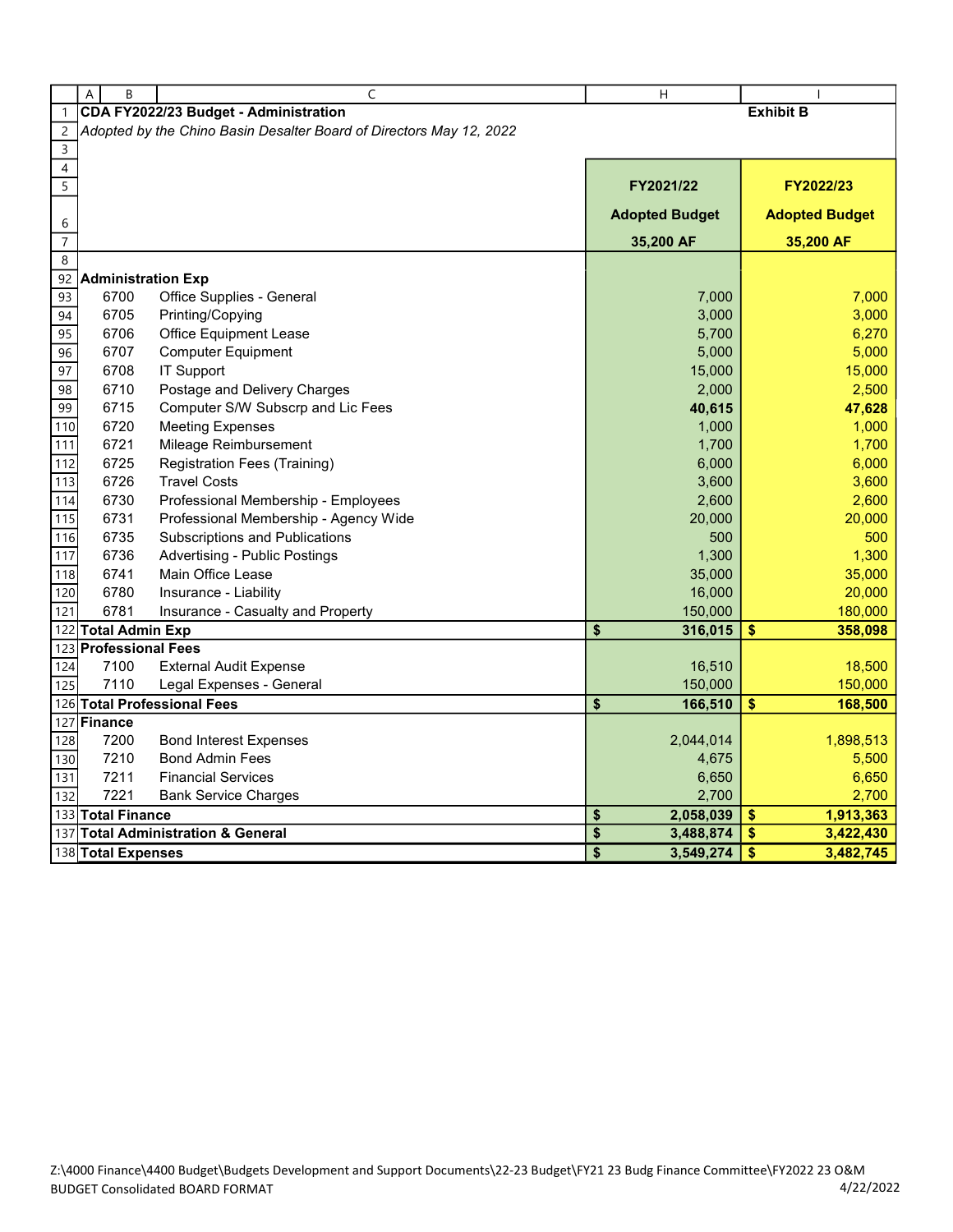|                | A | B                           | C                                                                   |                       | K                      |
|----------------|---|-----------------------------|---------------------------------------------------------------------|-----------------------|------------------------|
|                |   |                             | CDA FY2022/23 Budget - Chino I                                      |                       | <b>Exhibit C</b>       |
| 2              |   |                             | Adopted by the Chino Basin Desalter Board of Directors May xx, 2022 |                       |                        |
| 3              |   |                             |                                                                     |                       |                        |
| 4              |   |                             |                                                                     |                       |                        |
| 5              |   |                             | $  R/\Delta  $                                                      | FY2021/22             | FY2022/23              |
|                |   |                             |                                                                     |                       |                        |
| 6              |   |                             |                                                                     | <b>Adopted Budget</b> | <b>Proposed Budget</b> |
|                |   |                             |                                                                     |                       |                        |
| $\overline{7}$ |   |                             |                                                                     | 12,600 AF             | 12,500 AF              |
| 8              |   |                             |                                                                     |                       |                        |
| 9              |   |                             | <b>CHINO I BUDGET SUMMARY</b>                                       |                       |                        |
|                |   | 10 Total Outside Labor      |                                                                     | \$<br>1,431,058       | \$<br>1,449,087        |
| 11             |   |                             | <b>Total Material &amp; Supplies</b>                                | 409,000               | 272,500                |
| 12             |   |                             | <b>Total Professional &amp; Maintenance Services</b>                | 1,072,500             | 1,119,800              |
| 13             |   | <b>Total Chemicals</b>      |                                                                     | 1,374,331             | 2,174,682              |
| 14             |   | <b>Total Operating Fees</b> |                                                                     | 1,501,027             | 1,500,630              |
|                |   | 15 Total Utilities          |                                                                     | 2,887,156             | 3,988,380              |
|                |   | 16 Total Other Exp          |                                                                     | 39,000                | 35,884                 |
| 17             |   | <b>Total Admin Exp</b>      |                                                                     | 6,850                 | 5,850                  |
| 18             |   | <b>Total Expenses</b>       |                                                                     | \$<br>8,720,922       | 10,546,813<br>\$       |
| 19             |   |                             |                                                                     |                       |                        |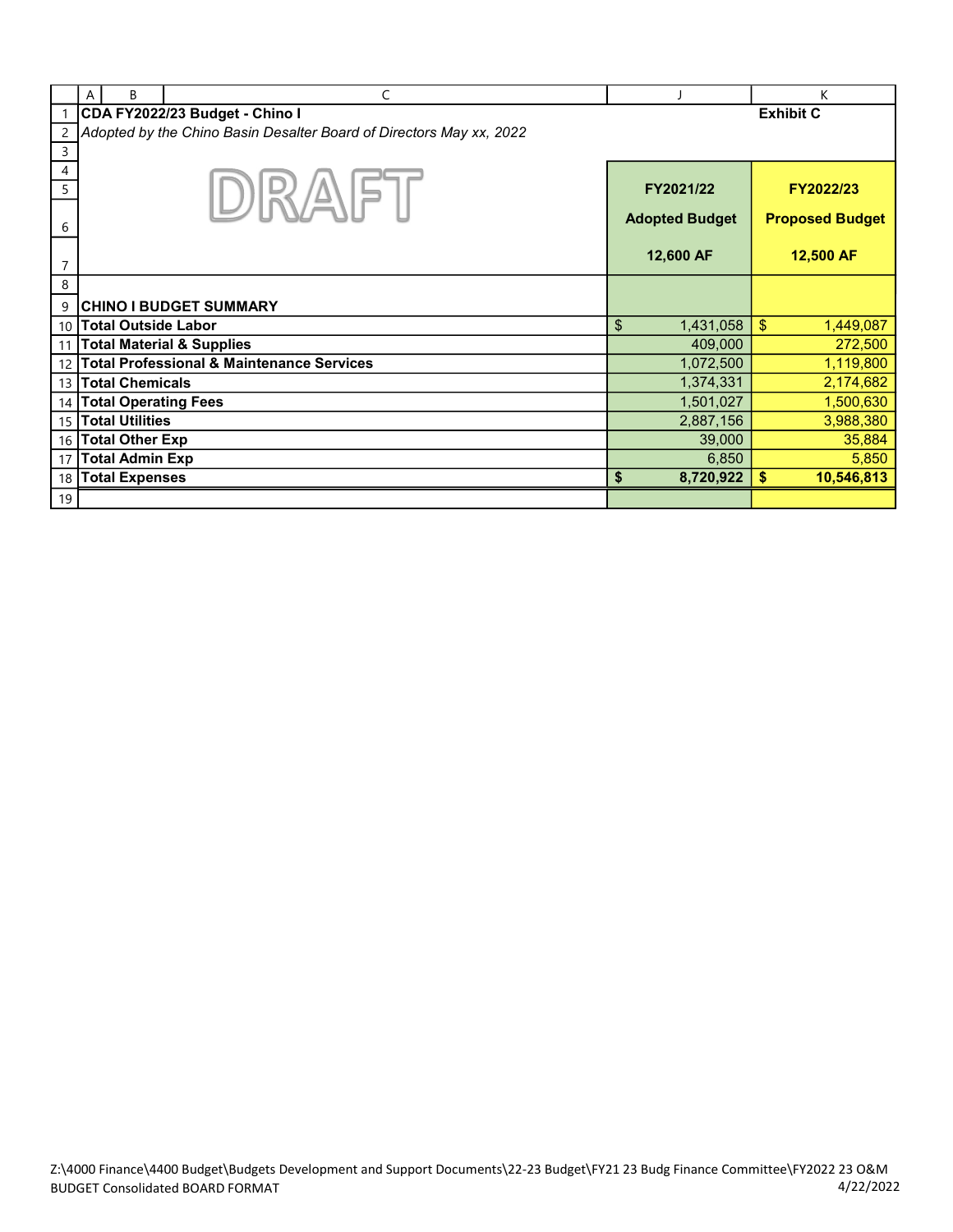|                | A<br>B                          | C                                                                   |                       | К                              |
|----------------|---------------------------------|---------------------------------------------------------------------|-----------------------|--------------------------------|
|                |                                 |                                                                     |                       |                                |
| $\mathbf{1}$   |                                 | CDA FY2022/23 Budget - Chino I                                      |                       | <b>Exhibit C</b>               |
| $\overline{c}$ |                                 | Adopted by the Chino Basin Desalter Board of Directors May xx, 2022 |                       |                                |
| $\mathsf 3$    |                                 |                                                                     |                       |                                |
| 4              |                                 |                                                                     |                       |                                |
| 5              |                                 | DIRAIFT                                                             | FY2021/22             | FY2022/23                      |
|                |                                 |                                                                     |                       |                                |
| 6              |                                 |                                                                     | <b>Adopted Budget</b> | <b>Proposed Budget</b>         |
|                |                                 |                                                                     |                       |                                |
|                |                                 |                                                                     | 12,600 AF             | 12,500 AF                      |
| 7              |                                 |                                                                     |                       |                                |
| 8              |                                 |                                                                     |                       |                                |
| 20             | <b>Expenses</b>                 |                                                                     |                       |                                |
| 21             |                                 | <b>Operations &amp; Maintenance</b>                                 |                       |                                |
| 22             | <b>Outside Labor</b>            |                                                                     |                       |                                |
| 23             | 5020                            | <b>Contract Labor IEUA</b>                                          | 1,381,399             | 1,397,069                      |
| 24             | 5034                            | <b>Contract Labor Admin IEUA</b>                                    | 36,819                | 39,080                         |
|                |                                 |                                                                     |                       |                                |
| 25             | 5022                            | <b>Contract Labor Member Agencies</b>                               | 12,840                | 12,938                         |
| 26             | <b>Total Outside Labor</b>      |                                                                     | \$<br>1,431,058       | \$<br>1,449,087                |
| 27             | <b>Materials &amp; Supplies</b> |                                                                     |                       |                                |
| 28             | 5110                            | Supplies General                                                    | 206,500               | 220,000                        |
| 61             | 5170                            | Equipment Less than \$5000                                          |                       |                                |
| 62             | 5175                            | Equip Lease/Rental                                                  | 2,500                 | 2,500                          |
| 63             | 5180                            | Membrane Replacements                                               | 150,000               |                                |
| 64             | 5185                            | <b>Resin Replacements</b>                                           | 50,000                | 50,000                         |
| 66             |                                 | <b>Total Material &amp; Supplies</b>                                | \$<br>409,000         | \$<br>272,500                  |
| 67             |                                 | <b>Professional &amp; Maintenance Services</b>                      |                       |                                |
|                | 5210                            | Contract Services Labor & Material                                  |                       |                                |
| 68             |                                 |                                                                     | 183,000               | 213,800                        |
| 91             | 5211                            | Contract Srvcs SCADA and Instrmntn Supprt                           | 150,000               | 150,000                        |
| 92             | 5212                            | <b>Contract Services Plant Process Consultant</b>                   | 25,000                |                                |
| 93             | 5230                            | Professional Services Other                                         | 10,000                | 50,000                         |
| 97             | 5240                            | Laboratory                                                          | 250,000               | 250,000                        |
| 101            | 5250                            | Computer/Network System Maintenance                                 | 10,000                | 10,000                         |
| 102            | 5260                            | <b>Security Services</b>                                            | 18,800                | 20,000                         |
| 105            | 5261                            | <b>Janitorial Services</b>                                          | 6,700                 | 7,000                          |
| 106            | 5262                            | Landscaping/Weed and Pest Control                                   | 19,000                | 19,000                         |
| 107            | 5291                            | Pump Motor Well Repair & Maintenance                                | 400,000               | 400,000                        |
|                |                                 | 108 Total Professional & Maintenance Services                       | \$<br>1,072,500       | $\boldsymbol{\$}$<br>1,119,800 |
|                | 109 Chemicals                   |                                                                     |                       |                                |
| 110            | 5310                            | Salt                                                                | 885,331               | 900,000                        |
|                |                                 |                                                                     |                       |                                |
| 111            | 5315                            | Lime                                                                |                       |                                |
| 112            | 5320                            | Threshold Inhibitor - Anti Scalant                                  | 130,000               | 160,000                        |
| 113            | 5325                            | Soda Ash                                                            |                       |                                |
| 114            | 5330                            | Sodium Hydroxide (Caustic Soda)                                     | 140,000               | 247,960                        |
| 115            | 5331                            | Sodium Hypochlorite                                                 | 2,000                 | 6,000                          |
| 116            | 5335                            | Polymer                                                             |                       |                                |
| 117            | 5340                            | Sulfuric Acid                                                       | 177,000               | 463,722                        |
| 118            | 5344                            | Magnesium Chloride                                                  |                       |                                |
| 119            | 5345                            | Ferric Chloride                                                     |                       |                                |
| 120            | 5350                            | Ammonia                                                             | 15,000                | 12,000                         |
| 121            | 5355                            | Seed                                                                |                       |                                |
| 122            | 5356                            | GAC Media (North and South GAC)                                     |                       | 360,000                        |
|                |                                 | <b>Other Chemicals</b>                                              |                       |                                |
| 123            | 5390                            |                                                                     | 25,000                | 25,000                         |
|                | 124 Total Chemicals             |                                                                     | \$<br>1,374,331       | $\sqrt[6]{3}$<br>2,174,682     |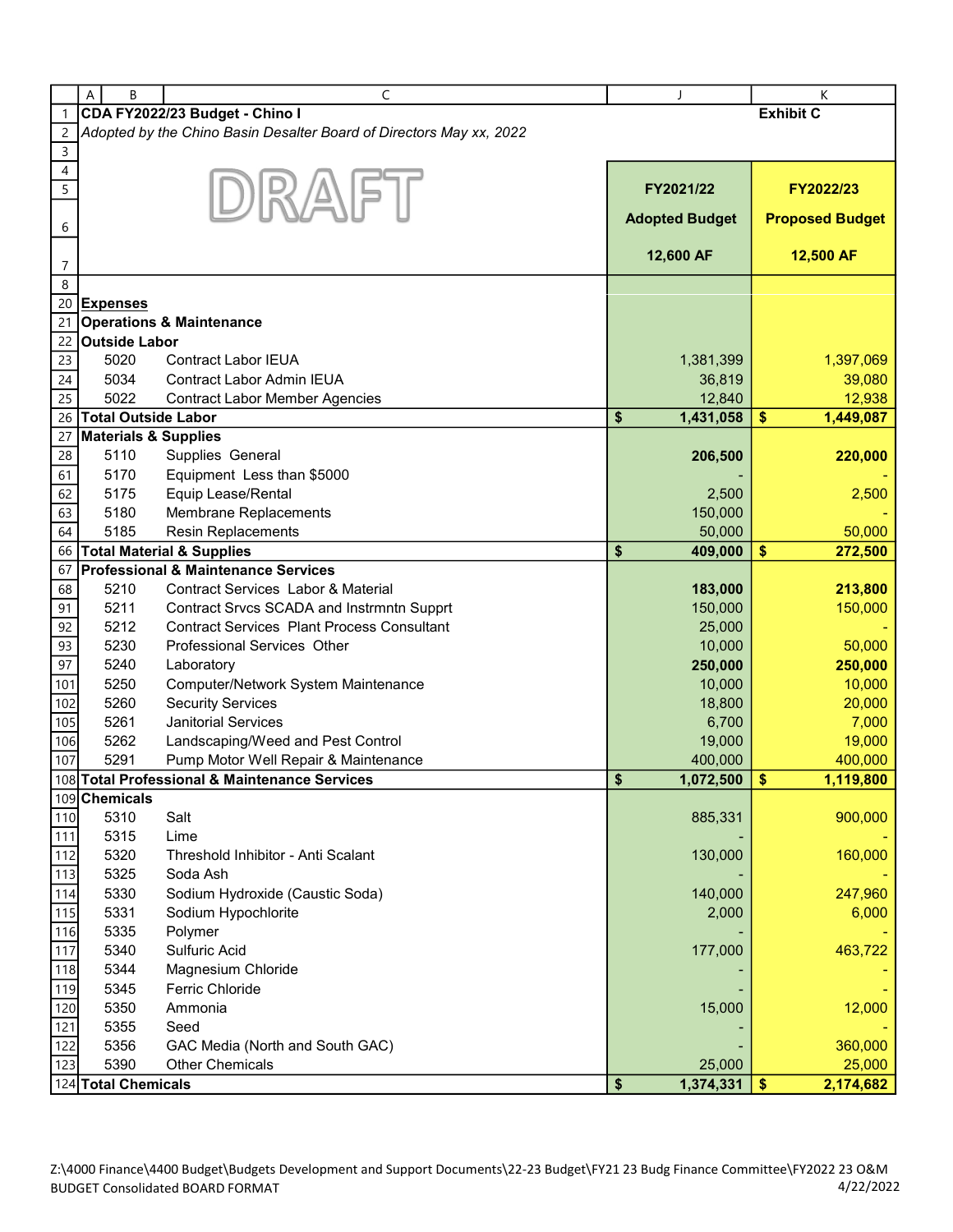|              | A<br>B                    | $\mathsf{C}$                                                        |                                    | J                     |                  | K                      |
|--------------|---------------------------|---------------------------------------------------------------------|------------------------------------|-----------------------|------------------|------------------------|
| $\mathbf{1}$ |                           | CDA FY2022/23 Budget - Chino I                                      |                                    |                       | <b>Exhibit C</b> |                        |
| 2            |                           | Adopted by the Chino Basin Desalter Board of Directors May xx, 2022 |                                    |                       |                  |                        |
| $\mathsf 3$  |                           |                                                                     |                                    |                       |                  |                        |
| 4            |                           |                                                                     |                                    |                       |                  |                        |
| 5            |                           | DIR AFT                                                             |                                    | FY2021/22             |                  | FY2022/23              |
|              |                           |                                                                     |                                    | <b>Adopted Budget</b> |                  | <b>Proposed Budget</b> |
| 6            |                           |                                                                     |                                    |                       |                  |                        |
| 7            |                           |                                                                     |                                    | 12,600 AF             |                  | 12,500 AF              |
| 8            |                           |                                                                     |                                    |                       |                  |                        |
| 125          | <b>Operating Fees</b>     |                                                                     |                                    |                       |                  |                        |
| 126          | 5410                      | <b>Permits and Licenses</b>                                         |                                    | 45,000                |                  | 30,000                 |
| 127          | 5420                      | Volumetric Fees Wastewater                                          |                                    | 872,935               |                  | 899,518                |
| 128          | 5430                      | Strength Charges BOD/COD                                            |                                    | 6,180                 |                  | 5,200                  |
| 129          | 5435                      | Strength Charges TSS                                                |                                    | 81,000                |                  | 70,000                 |
| 130          | 5445                      | <b>Capacity Fees</b>                                                |                                    | 495,912               |                  | 495,912                |
|              | 131 Total Operating Fees  |                                                                     | \$                                 | 1,501,027             | \$               | 1,500,630              |
| 132          | <b>Utilities</b>          |                                                                     |                                    |                       |                  |                        |
| 133          | 5500                      | Electricity                                                         |                                    | 2,846,656             |                  | 3,950,000              |
| 134          | 5510                      | Telephone/Network Communication Srvcs                               |                                    | 15,300                |                  | 16,180                 |
| 135          | 5511                      | Cell Phone                                                          |                                    |                       |                  |                        |
| 136          | 5520                      | Water                                                               |                                    | 13,200                |                  | 10,000                 |
| 137          | 5530                      | <b>Disposal Fees</b>                                                |                                    | 6,000                 |                  | 6,000                  |
| 138          | 5590                      | <b>Other Utilities</b>                                              |                                    | 6,000                 |                  | 6,200                  |
| 141          | <b>Total Utilities</b>    |                                                                     | \$                                 | 2,887,156             | \$               | 3,988,380              |
| 142          | <b>Other Expenses</b>     |                                                                     |                                    |                       |                  |                        |
| 143          | 5900                      | Equip Lease/Rental                                                  |                                    |                       |                  |                        |
| 144          | 5910                      | Property Tax Mello Roos                                             |                                    | 2,500                 |                  | 2,500                  |
| 145          | 5915                      | Computer S/W Subscrp and Lic Fees (prev GL6715)                     |                                    | 36,500                |                  | 33,384                 |
|              | 154 Total Other Exp       | 155 Total Operations & Maintenance                                  | \$<br>$\overline{\boldsymbol{\$}}$ | 39,000<br>8,714,072   | $\sqrt{2}$<br>\$ | 35,884                 |
|              |                           | 156 Administration & General                                        |                                    |                       |                  | 10,540,963             |
|              | <b>Administration Exp</b> |                                                                     |                                    |                       |                  |                        |
| 157<br>158   | 6700                      | Office Supplies - General                                           |                                    | 3,500                 |                  | 3,000                  |
| 159          | 6705                      | Printing/Copying                                                    |                                    | 350                   |                  | 350                    |
| 160          | 6706                      | <b>Office Equipment Lease</b>                                       |                                    | 3,000                 |                  | 2,500                  |
|              | 161 Total Admin Exp       |                                                                     | \$                                 | 6,850                 | \$               | 5,850                  |
|              |                           | 162 Total Administration & General                                  | \$                                 | 6,850                 | $\mathbf{\$}$    | 5,850                  |
|              | 163 Total Expenses        |                                                                     | \$                                 | 8,720,922             | \$               | 10,546,813             |
| 164          |                           |                                                                     |                                    |                       |                  |                        |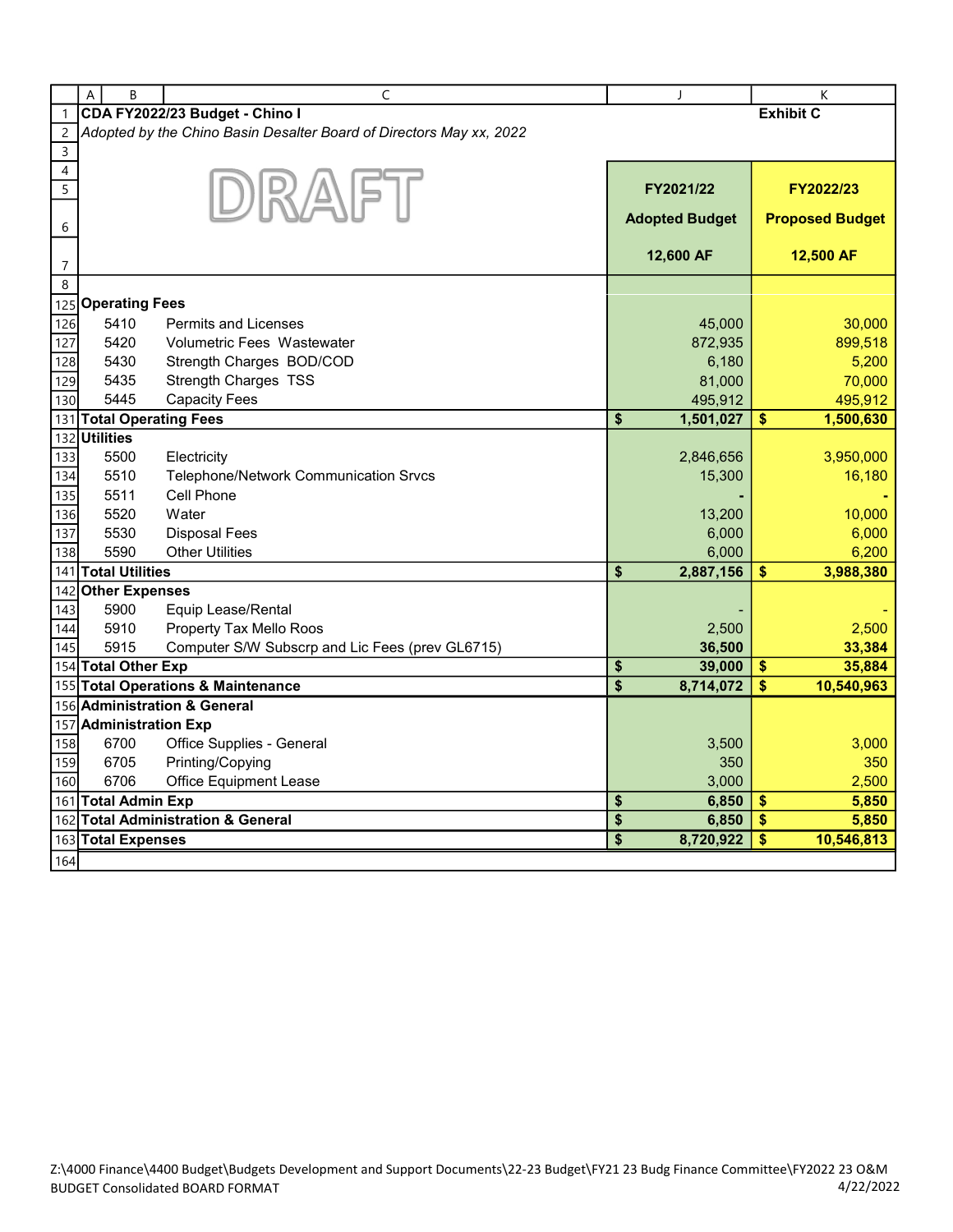|                | B<br>A                      | C                                                                   |                       | K                      |
|----------------|-----------------------------|---------------------------------------------------------------------|-----------------------|------------------------|
|                |                             | CDA FY2022/23 Budget - Chino II                                     |                       | <b>Exhibit C</b>       |
| $\overline{c}$ |                             | Adopted by the Chino Basin Desalter Board of Directors May xx, 2022 |                       |                        |
| 3              |                             |                                                                     |                       |                        |
| 4              |                             |                                                                     |                       |                        |
| 5              |                             |                                                                     | FY2021/22             | FY2022/23              |
|                |                             | $ \mathbb{R}\rangle/\mathbb{R}$                                     |                       |                        |
| 6              |                             |                                                                     | <b>Adopted Budget</b> | <b>Proposed Budget</b> |
|                |                             |                                                                     |                       |                        |
| $\overline{7}$ |                             |                                                                     | 22,600 AF             | 22,700 AF              |
| 8              |                             |                                                                     |                       |                        |
| 9              |                             | <b>CHINO II BUDGET SUMMARY</b>                                      |                       |                        |
| 10             | <b>Total Outside Labor</b>  |                                                                     | \$<br>2,226,853       | \$<br>2,226,853        |
| 11             |                             | <b>Total Material &amp; Supplies</b>                                | 910,000               | 803,500                |
| 12             |                             | <b>Total Professional &amp; Maintenance Services</b>                | 1,677,670             | 1,702,422              |
| 13             | <b>Total Chemicals</b>      |                                                                     | 5,935,740             | 6,734,990              |
| 14             | <b>Total Operating Fees</b> |                                                                     | 880,377               | 880,377                |
| 15             | <b>Total Utilities</b>      |                                                                     | 5,786,190             | 7,901,100              |
| 16             | <b>Total Other Exp</b>      |                                                                     | 17,000                | 17,000                 |
| 17             | <b>Total Admin Exp</b>      |                                                                     | 10,000                | 9,500                  |
| 18             | <b>Total Expenses</b>       |                                                                     | \$<br>17,443,830      | \$<br>20,275,742       |
| 19             |                             |                                                                     |                       |                        |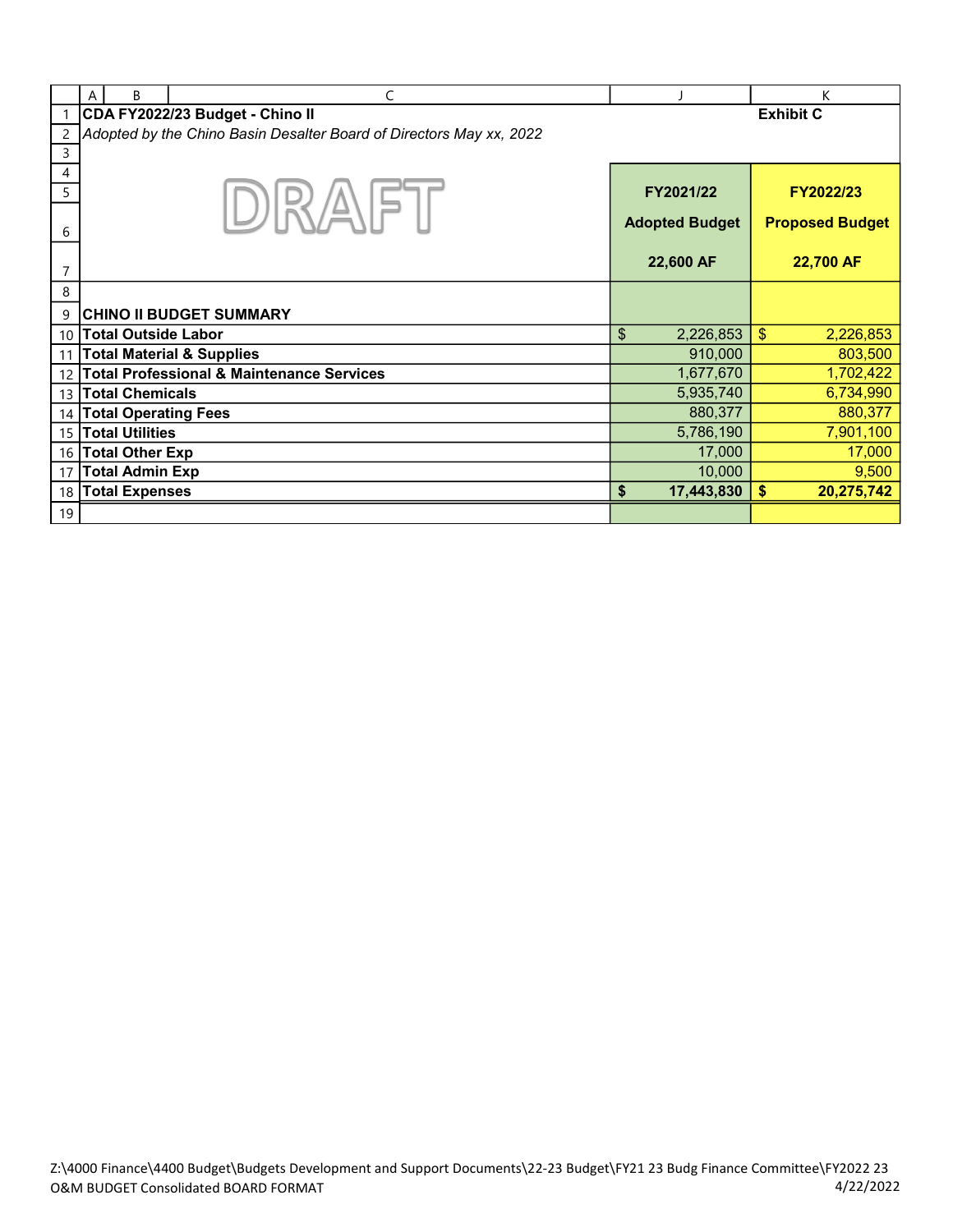|                | B<br>A                          | C                                                                   |                       | K                      |
|----------------|---------------------------------|---------------------------------------------------------------------|-----------------------|------------------------|
|                |                                 | CDA FY2022/23 Budget - Chino II                                     |                       | <b>Exhibit C</b>       |
| $\overline{c}$ |                                 | Adopted by the Chino Basin Desalter Board of Directors May xx, 2022 |                       |                        |
| $\mathsf 3$    |                                 |                                                                     |                       |                        |
| 4              |                                 |                                                                     |                       |                        |
| 5              |                                 |                                                                     | FY2021/22             | FY2022/23              |
|                |                                 | $D$ $R/A$ $P$                                                       | <b>Adopted Budget</b> | <b>Proposed Budget</b> |
| 6              |                                 |                                                                     |                       |                        |
|                |                                 |                                                                     | 22,600 AF             | 22,700 AF              |
| 7              |                                 |                                                                     |                       |                        |
| 8              |                                 |                                                                     |                       |                        |
| 20<br>21       | <b>Expenses</b>                 | <b>Operations &amp; Maintenance</b>                                 |                       |                        |
| 22             | <b>Outside Labor</b>            |                                                                     |                       |                        |
| 23             |                                 |                                                                     |                       |                        |
| 24             | 5021                            | Contract Labor JCSD                                                 | 2,195,303             | 2,195,303              |
| 25             | 5039                            | Contract Labor Admin JCSD                                           | 31,550                | 31,550                 |
| 26             | 5022                            | <b>Contract Labor Member Agencies</b>                               |                       |                        |
| 27             | <b>Total Outside Labor</b>      |                                                                     | \$<br>2,226,853       | \$<br>2,226,853        |
| 28             | <b>Materials &amp; Supplies</b> |                                                                     |                       |                        |
| 29             | 5110                            | Supplies General                                                    | 285,000               | 285,500                |
| 61             | 5170                            | Equipment Less than \$5000                                          |                       |                        |
| 62             | 5175                            | Equip Lease/Rental                                                  | 10,000                | 10,000                 |
| 63             | 5180                            | Membrane Replacements                                               | 415,000               | 458,000                |
| 64             | 5185                            | Resin Replacements                                                  | 200,000               | 50,000                 |
| 65             | 5190                            | <b>Other Materials and Supplies</b>                                 |                       |                        |
| 66             |                                 | <b>Total Material &amp; Supplies</b>                                | \$<br>910,000         | \$<br>803,500          |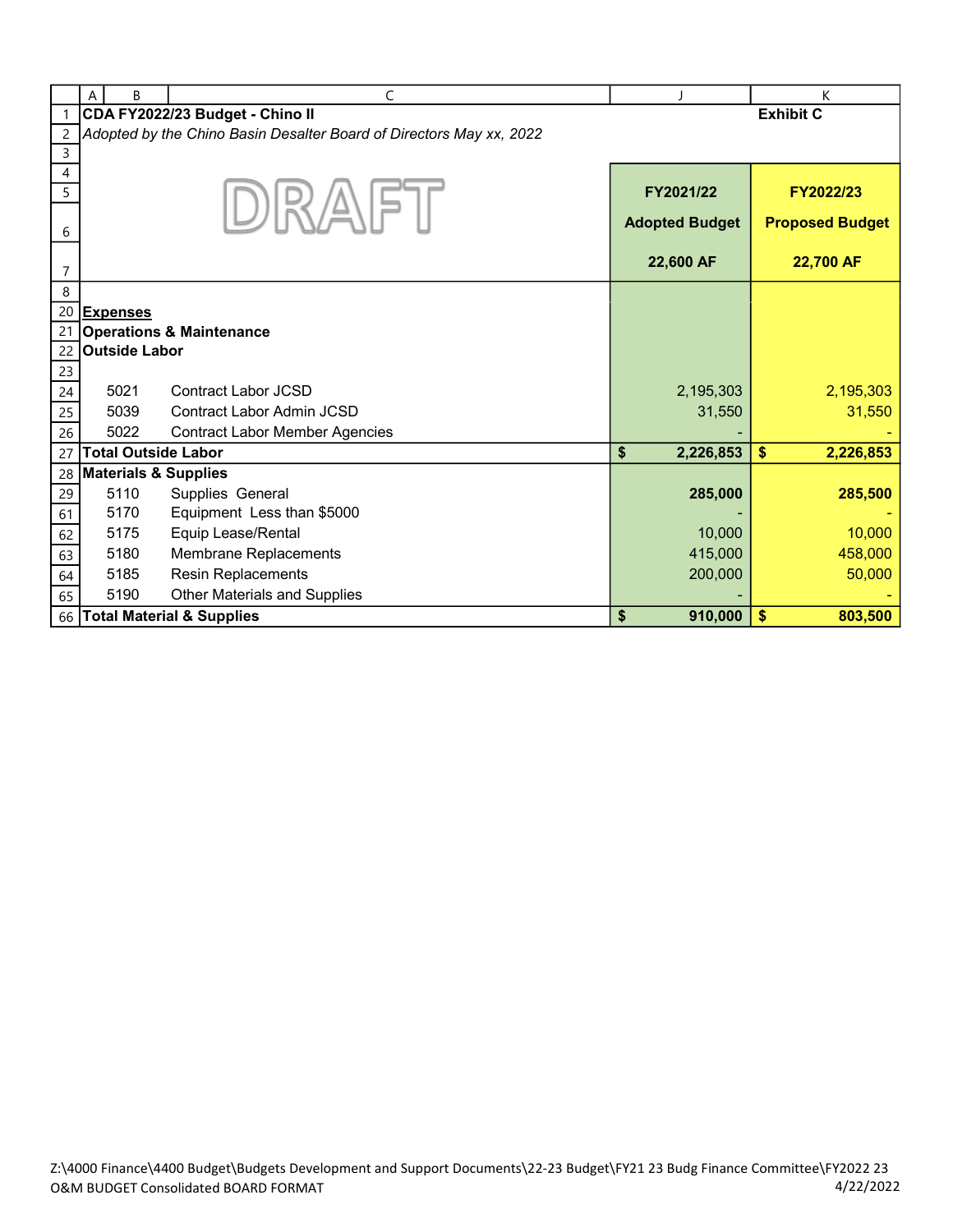|                          | B<br>A                   | C                                                                   | J                     | К                      |  |
|--------------------------|--------------------------|---------------------------------------------------------------------|-----------------------|------------------------|--|
| $\mathbf{1}$             |                          | CDA FY2022/23 Budget - Chino II                                     |                       | <b>Exhibit C</b>       |  |
| $\overline{c}$           |                          | Adopted by the Chino Basin Desalter Board of Directors May xx, 2022 |                       |                        |  |
| 3                        |                          |                                                                     |                       |                        |  |
| $\overline{\mathcal{L}}$ |                          |                                                                     |                       |                        |  |
| 5                        |                          | DRAFT                                                               | FY2021/22             | FY2022/23              |  |
|                          |                          |                                                                     | <b>Adopted Budget</b> | <b>Proposed Budget</b> |  |
| 6                        |                          |                                                                     |                       |                        |  |
| 7                        |                          |                                                                     | 22,600 AF             | 22,700 AF              |  |
| 8                        |                          |                                                                     |                       |                        |  |
| 67                       |                          | <b>Professional &amp; Maintenance Services</b>                      |                       |                        |  |
| 68                       | 5210                     | <b>Contract Services Labor &amp; Material</b>                       | 288,500               | 325,000                |  |
| 92                       | 5211                     | Contract Srvcs SCADA and Instrmntn Supprt                           | 200,000               | 200,000                |  |
|                          | 5212                     | <b>Contract Services Plant Process Consultant</b>                   | 20,000                |                        |  |
| 93                       | 5230                     | Professional Services Other                                         | 150,000               | 200,000                |  |
| 94                       | 5240                     |                                                                     | 300,000               | 250,000                |  |
| 104                      |                          | Laboratory                                                          | 37,000                | 37,500                 |  |
| 109                      | 5250                     | Computer/Network System Maintenance<br><b>Security Services</b>     |                       |                        |  |
| 110                      | 5260                     |                                                                     | 13,300                | 15,338                 |  |
| 113                      | 5261                     | <b>Janitorial Services</b>                                          | 35,040                | 38,203                 |  |
| 118                      | 5262                     | Landscaping/Weed and Pest Control                                   | 1,900                 | 2,040                  |  |
| 119                      | 5291                     | Pump Motor Well Repair & Maintenance                                | 600,000               | 600,000                |  |
| 120                      | 5295                     | <b>JCSD Transportation Fees</b>                                     | 31,930                | 34,341                 |  |
| 121                      |                          | <b>Total Professional &amp; Maintenance Services</b>                | \$<br>1,677,670       | \$<br>1,702,422        |  |
| 122                      | <b>Chemicals</b>         |                                                                     |                       |                        |  |
| 123                      | 5310                     | Salt                                                                | 585,540               | 600,000                |  |
| 124                      | 5315                     | Lime                                                                | 450,000               | 537,000                |  |
| 125                      | 5320                     | Threshold Inhibitor - Anti Scalant                                  | 250,000               | 145,300                |  |
| 126                      | 5325                     | Soda Ash                                                            | 1,486,000             | 863,000                |  |
| 127                      | 5330                     | Sodium Hydroxide (Caustic Soda)                                     | 2,300,000             | 3,522,490              |  |
| 128                      | 5331                     | Sodium Hypochlorite                                                 |                       |                        |  |
| 129                      | 5335                     | Polymer                                                             | 151,100               | 210,800                |  |
| 130                      | 5340                     | Sulfuric Acid                                                       | 338,000               | 725,000                |  |
| 131                      | 5344                     | Magnesium Chloride                                                  | 46,400                | 46,400                 |  |
| 132                      | 5345                     | <b>Ferric Chloride</b>                                              |                       |                        |  |
| 133                      | 5350                     | Ammonia                                                             |                       |                        |  |
| 134                      | 5355                     | Seed                                                                | 61,000                | 40,000                 |  |
| 135                      | 5390                     | Other Chemicals (Biocide)                                           | 267,700               | 45,000                 |  |
|                          | 136 Total Chemicals      |                                                                     | \$<br>5,935,740       | \$<br>6,734,990        |  |
| 137                      | <b>Operating Fees</b>    |                                                                     |                       |                        |  |
| 138                      | 5410                     | <b>Permits and Licenses</b>                                         | 20,500                | 21,000                 |  |
| 139                      | 5420                     | <b>Volumetric Fees Wastewater</b>                                   | 434,686               | 447,923                |  |
| 140                      | 5430                     | Strength Charges BOD/COD                                            | 2,400                 | 2,400                  |  |
| 141                      | 5435                     | <b>Strength Charges TSS</b>                                         | 30,900                | 17,163                 |  |
| 142                      | 5445                     | <b>Capacity Fees</b>                                                | 391,891               | 391,891                |  |
|                          | 143 Total Operating Fees |                                                                     | \$<br>880,377         | \$<br>880,377          |  |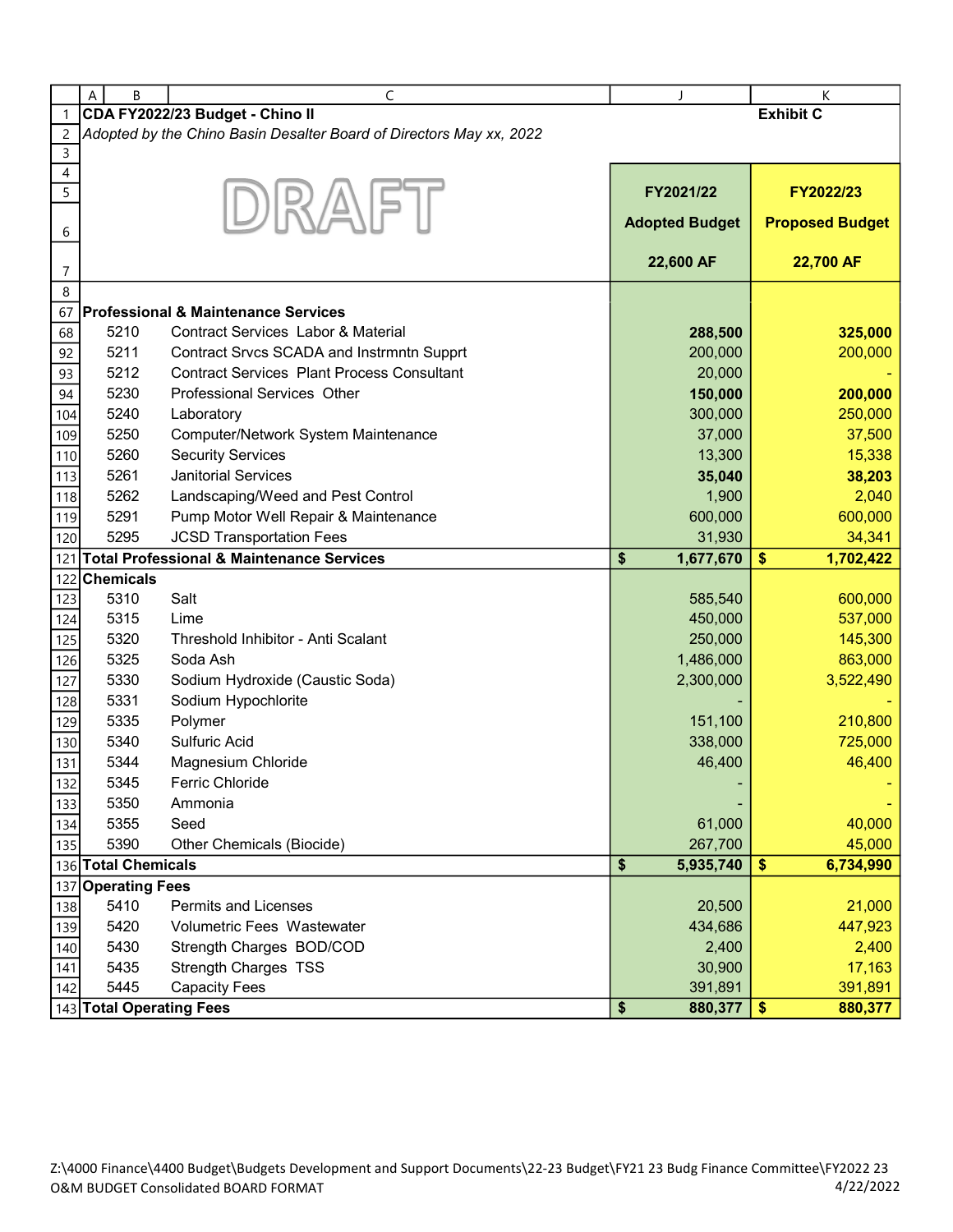|                | A<br>B                 | C                                                                   |                         | $\mathbf{I}$          |                         | К                      |
|----------------|------------------------|---------------------------------------------------------------------|-------------------------|-----------------------|-------------------------|------------------------|
| $\mathbf{1}$   |                        | CDA FY2022/23 Budget - Chino II                                     |                         |                       |                         | <b>Exhibit C</b>       |
| $\overline{c}$ |                        | Adopted by the Chino Basin Desalter Board of Directors May xx, 2022 |                         |                       |                         |                        |
| $\mathsf{3}$   |                        |                                                                     |                         |                       |                         |                        |
| 4              |                        |                                                                     |                         |                       |                         |                        |
| 5              |                        | DRAFT                                                               |                         | FY2021/22             |                         | FY2022/23              |
|                |                        |                                                                     |                         | <b>Adopted Budget</b> |                         | <b>Proposed Budget</b> |
| 6              |                        |                                                                     |                         |                       |                         |                        |
| $\overline{7}$ |                        |                                                                     |                         | 22,600 AF             |                         | 22,700 AF              |
| 8              |                        |                                                                     |                         |                       |                         |                        |
|                | 144 Utilities          |                                                                     |                         |                       |                         |                        |
| 145            | 5500                   | Electricity                                                         |                         | 5,158,650             |                         | 7,173,200              |
| 146            | 5510                   | Telephone/Network Communication Srvcs                               |                         | 37,000                |                         | 37,000                 |
| 147            | 5511                   | Cell Phone                                                          |                         | 4,000                 |                         | 4,000                  |
| 148            | 5520                   | Water                                                               |                         | 12,000                |                         | 12,000                 |
| 149            | 5530                   | <b>Disposal Fees</b>                                                |                         | 6,540                 |                         | 6,540                  |
| 150            | 5531                   | Solids Disposal (sludge)                                            |                         | 518,000               |                         | 603,560                |
| 152            | 5532                   | <b>Pellet Disposal</b>                                              |                         | 50,000                |                         | 64,800                 |
|                | 154 Total Utilities    |                                                                     | \$                      | 5,786,190             | \$                      | 7,901,100              |
|                | 155 Other Expenses     |                                                                     |                         |                       |                         |                        |
| 157            | 5910                   | Property Tax Mello Roos                                             |                         |                       |                         |                        |
| 158            | 5915                   | Computer S/W Subscrp and Lic Fees (prev GL6715)                     |                         | 17,000                |                         | 17,000                 |
|                | 164 Total Other Exp    |                                                                     | \$                      | 17,000                | \$                      | 17,000                 |
|                |                        | 165 Total Operations & Maintenance                                  | $\overline{\mathbf{s}}$ | 17,433,830            | $\overline{\mathbf{s}}$ | 20,266,242             |
|                |                        | 166 Administration & General                                        |                         |                       |                         |                        |
|                | 167 Administration Exp |                                                                     |                         |                       |                         |                        |
| 168            | 6700                   | Office Supplies - General                                           |                         | 3,000                 |                         | 3,000                  |
| 169            | 6705                   | Printing/Copying                                                    |                         | 1,000                 |                         | 1,000                  |
| 170            | 6706                   | <b>Office Equipment Lease</b>                                       |                         | 3,000                 |                         | 2,500                  |
| 171            | 6707                   | <b>Computer Equipment</b>                                           |                         | 3,000                 |                         | 3,000                  |
|                | 173 Total Admin Exp    |                                                                     | \$                      | 10,000                | \$                      | 9,500                  |
|                |                        | 174 Total Administration & General                                  | \$                      | 10,000                | \$                      | 9,500                  |
|                | 175 Total Expenses     |                                                                     | \$                      | 17,443,830            | $\frac{1}{2}$           | 20,275,742             |